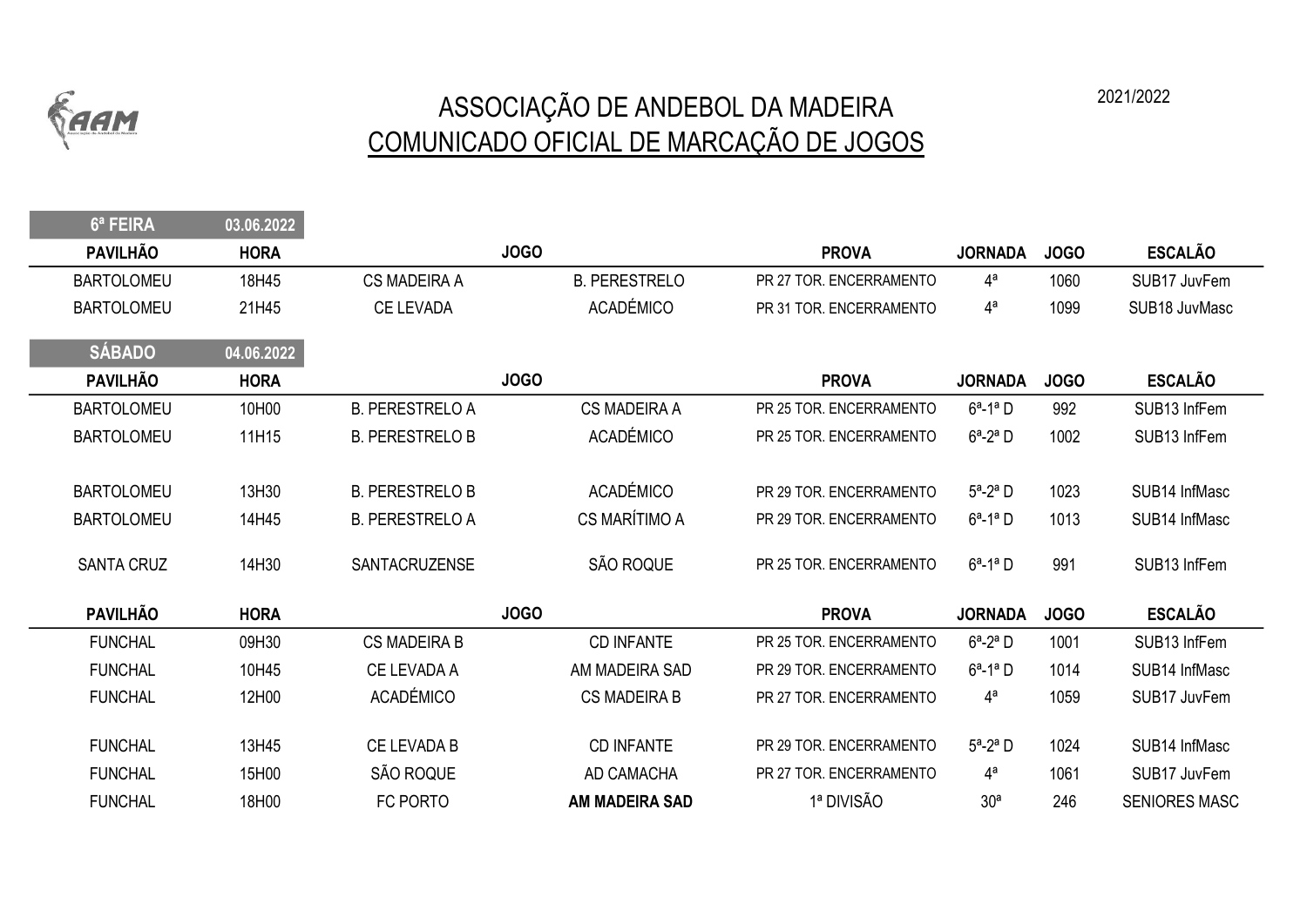| <b>DOMINGO</b>         | 05.06.2022  |                    |                      |                         |                |             |                   |
|------------------------|-------------|--------------------|----------------------|-------------------------|----------------|-------------|-------------------|
| <b>PAVILHÃO</b>        | <b>HORA</b> |                    | <b>JOGO</b>          | <b>PROVA</b>            | <b>JORNADA</b> | <b>JOGO</b> | <b>ESCALÃO</b>    |
| <b>BARTOLOMEU</b>      | 09H30       | <b>CS MADEIRA</b>  | <b>B. PERESTRELO</b> | PR19 TAÇA AAM           | 1/2 FINAL      | 1105        | SUB15 InicFem     |
| <b>BARTOLOMEU</b>      | 11H00       | <b>ACADÉMICO</b>   | <b>B. PERESTRELO</b> | PR 20 TAÇA AAM          | 1/2 FINAL      | 1119        | SUB20 FEM         |
| <b>BARTOLOMEU</b>      | 14H00       | CE LEVADA B        | SÃO ROQUE            | PR 30 TOR. ENCERRAMENTO | $5^a$          | 1085        | SUB16 InicMasc    |
| <b>BARTOLOMEU</b>      | 15H15       | CE LEVADA A        | <b>ACADÉMICO</b>     | PR 30 TOR. ENCERRAMENTO | 5 <sup>a</sup> | 1084        | SUB16 InicMasc    |
| <b>PAVILHÃO</b>        | <b>HORA</b> |                    | <b>JOGO</b>          | <b>PROVA</b>            | <b>JORNADA</b> | <b>JOGO</b> | <b>ESCALÃO</b>    |
| <b>FUNCHAL</b>         | 09H30       | <b>ACADÉMICO</b>   | SÃO ROQUE            | PR18 TAÇA AAM           | 1/2 FINAL      | 1104        | SUB15 InicFem     |
| <b>FUNCHAL</b>         | 11H00       | <b>CS MADEIRA</b>  | <b>MADEIRA SAD</b>   | PR 20 TAÇA AAM          | 1/2 FINAL      | 1120        | SUB20 FEM         |
| <b>FUNCHAL</b>         | 15H30       | VENCEDOR JG 1105   | VENCEDOR JG 1104     |                         | <b>FINAL</b>   | 1106        | SUB15 InicFem     |
| <b>FUNCHAL</b>         | 17H00       | VENCEDOR JG 1120   | VENCEDOR JG 1119     |                         | <b>FINAL</b>   | 1121        | SUB20 FEM         |
|                        |             |                    |                      |                         |                |             |                   |
| <b>PAVILHÃO</b>        | <b>HORA</b> |                    | <b>JOGO</b>          | <b>PROVA</b>            | <b>JORNADA</b> | <b>JOGO</b> | <b>ESCALÃO</b>    |
| <b>CS MARÍTIMO</b>     | 10H00       | CS MARÍTIMO        | AM MADEIRA SAD       | PR 30 TOR. ENCERRAMENTO | 5 <sup>a</sup> | 1083        | SUB16 InicMasc    |
| <b>PAVILHÃO</b>        | <b>HORA</b> |                    | <b>JOGO</b>          | <b>PROVA</b>            | <b>JORNADA</b> | <b>JOGO</b> | <b>ESCALÃO</b>    |
| ESCOLA DA APEL-CAMPO 1 |             | AM MADEIRA SAD C   | AM MADEIRA SAD D     | 3ª TORNEIO - AND4       | $7a$ GC        | 1233        | <b>MINIS MASC</b> |
| ESCOLA DA APEL-CAMPO 2 | 09H30       | ACADÉMICO A        | ACADÉMICO B          | 3ª TORNEIO - AND4       | $7a$ GC        | 1234        | <b>MINIS MASC</b> |
| ESCOLA DA APEL-CAMPO 1 |             | AM MADEIRA SAD D   | ACADÉMICO B          | 3ª TORNEIO - AND4       | 8ª GC          | 1235        | <b>MINIS MASC</b> |
| ESCOLA DA APEL-CAMPO 2 | 10H00       | AM MADEIRA SAD C   | ACADÉMICO A          | 3ª TORNEIO - AND4       | 8ª GC          | 1236        | <b>MINIS MASC</b> |
| ESCOLA DA APEL-CAMPO 1 |             | ADN P. SOL         | CE ESTREITO          | 3ª TORNEIO - AND4       | $7^a$ GB       | 1185        | <b>MINIS MASC</b> |
| ESCOLA DA APEL-CAMPO 2 | 10H30       | CE LEVADA B        | AM MADEIRA SAD B     | 3ª TORNEIO - AND4       | $7^a$ GB       | 1186        | <b>MINIS MASC</b> |
| ESCOLA DA APEL-CAMPO 1 |             | <b>CE ESTREITO</b> | AM MADEIRA SAD B     | 3ª TORNEIO - AND4       | $8a$ GB        | 1187        | <b>MINIS MASC</b> |
| ESCOLA DA APEL-CAMPO 2 | 11H00       | ADN P. SOL         | CE LEVADA B          | 3ª TORNEIO - AND4       | $8a$ GB        | 1188        | <b>MINIS MASC</b> |

DOMINGO 05.06.2022